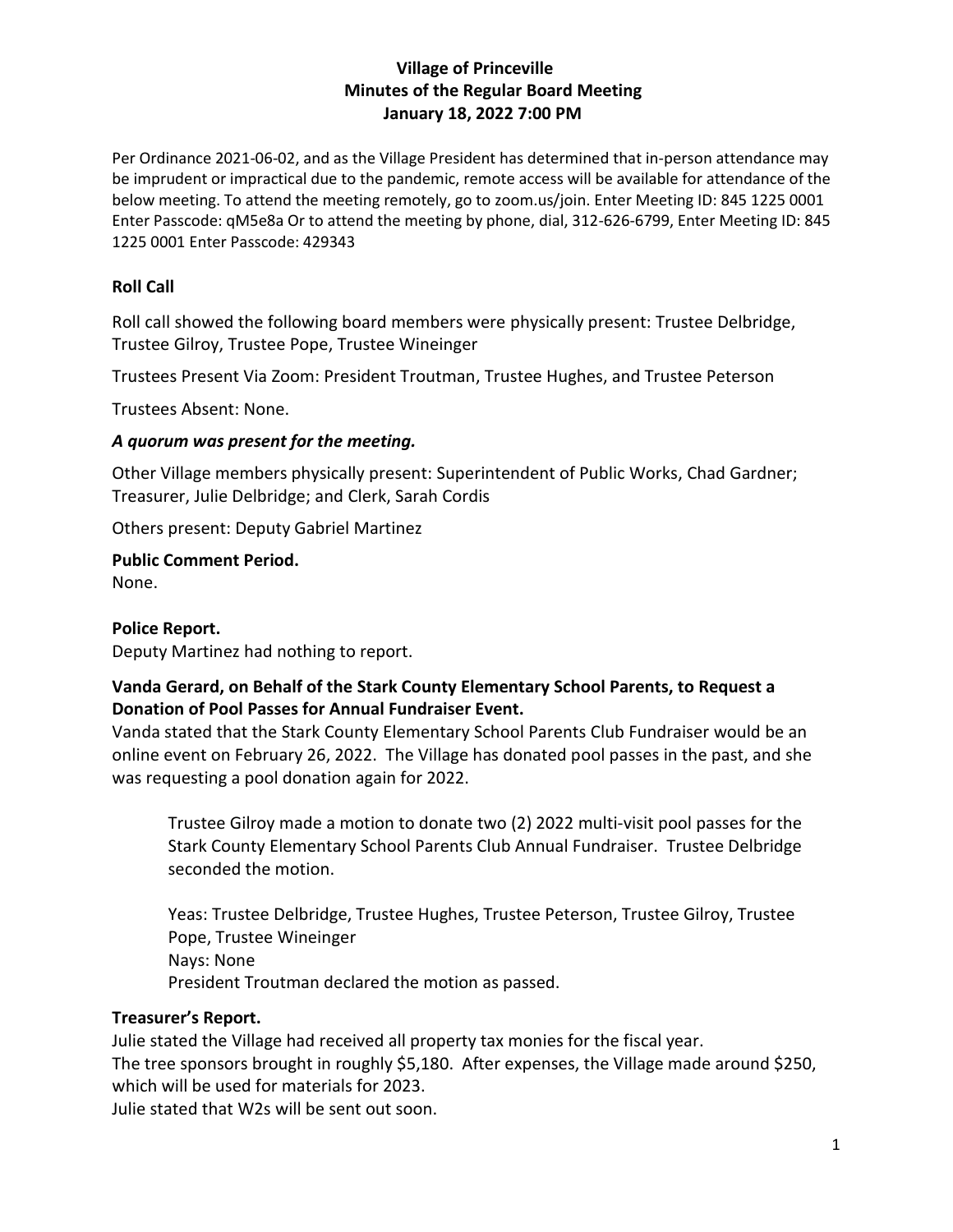Julie would like to take a ClerkBooks class in March, which will aide in understanding and using financial reports. She asked permission to sign up for the class, as it is \$150. The Board gave her the go-ahead to sign up for the class.

Trustee Pope made a motion to accept the Treasurer's Report. Trustee Gilroy seconded the motion. Yeas: Trustee Delbridge, Trustee Hughes, Trustee Peterson, Trustee Gilroy, Trustee Pope, Trustee Wineinger Nays: None President Troutman declared the motion as passed.

# **Paying Additional Bills**

Superintendent Gardner let the Board know that there was an invoice from Walker Excavating, for the water main break at 603 North Santa Fe Avenue that happened Christmas morning. He also stated the Village purchased a miter saw, roller stand and an air staple gun.

Trustee Gilroy made a motion to approve the bills in the amount of \$34,632.73. Trustee Delridge seconded the motion.

Yeas: Trustee Delbridge, Trustee Hughes, Trustee Peterson, Trustee Gilroy, Trustee Pope, Trustee Wineinger Nays: None President Troutman declared the motion as passed.

# **Municipal Code Officers Report.**

President Troutman gave the Municipal Code Officer report.

There are two properties that are with the attorney, and they are working on court dates. President Troutman reviewed the current violation list.

President Troutman and MCO Sullivan met with the family members of the Alcoa property. The wait is for the judgements to be released before any movement can be made.

There was an issue with a semi-truck being parked in Ostrom Meadows. Officer Martinez made contact with the owner/driver and it will not be parked there anymore.

# **Any Action Regarding M.C.O. Report.**

None.

# **Consider and Vote to Approve Contract with Nextlink, Tabled from January 4, 2022.**

Trustee Wineinger said the license committee had met this evening with NextLink. They are going to make some changes, per the Village's request, to the contract (term limits, power/connections, auto/annual renewals) and will have a revised contract for the next meeting.

Trustee Wineinger made a motion to table voting and approving a contract with Nextlink until the contract is updated and presented at the next Village Board meeting. Trustee Delridge seconded the motion.

Yeas: Trustee Delbridge, Trustee Hughes, Trustee Peterson, Trustee Gilroy, Trustee Pope, Trustee Wineinger

Nays: None

President Troutman declared the motion as passed.